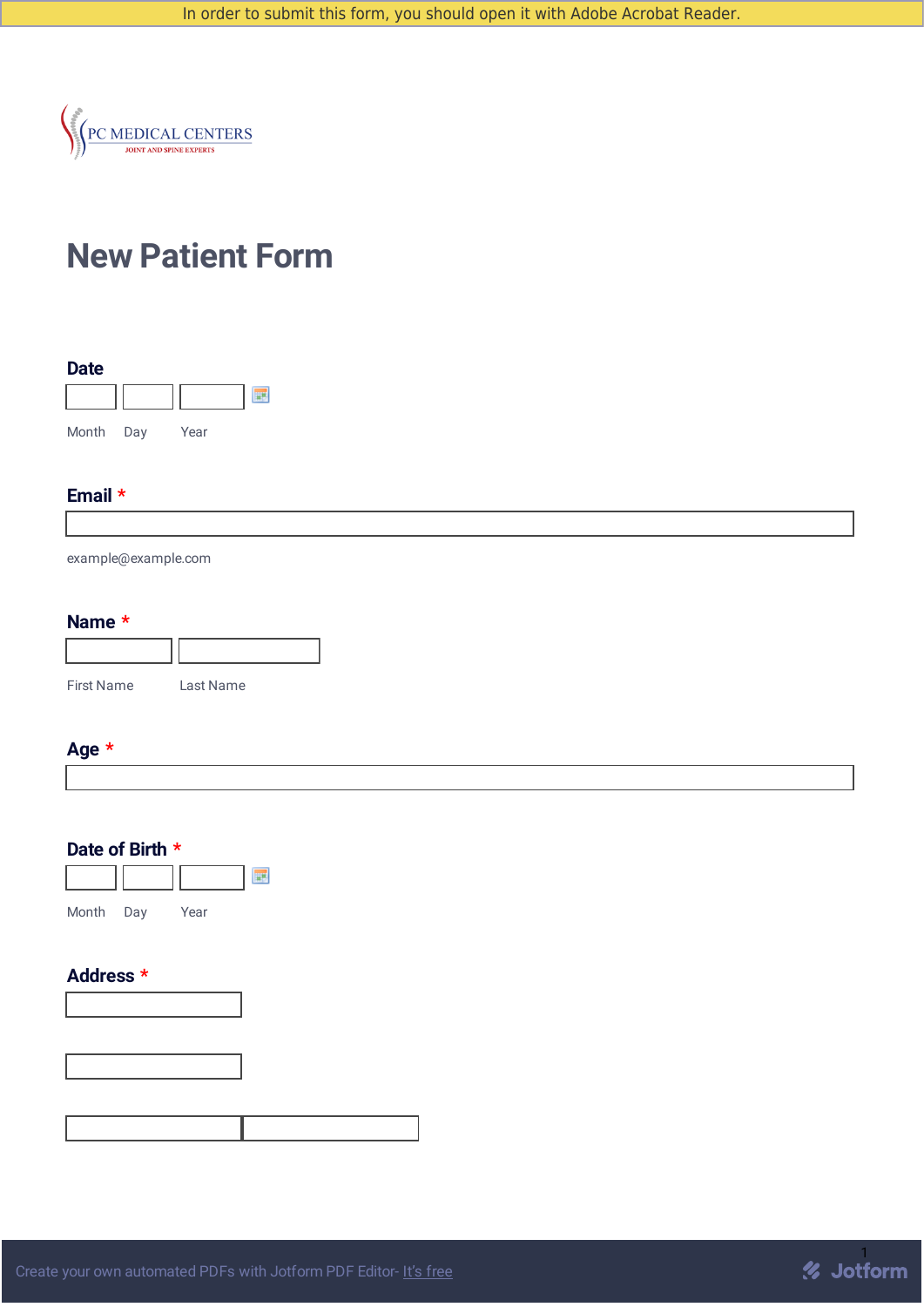Street Address

Street Address Line 2

#### **Phone Number \***

Please enter a valid phone number.

# **Social Security Number \***

## **Employer \***

**Marital Status \***

 $\overline{\mathbf{r}}$ 

# **Spouses Name**

#### **Spouse's Phone Number**

Please enter a valid phone number.

### **Insured Name (Only if different from above)**

First Name Last Name

#### **Insured SSN (Only if different from above)**

#### **Insured DOB (Only if different from above)**

| Month | Day | Year |  |
|-------|-----|------|--|

# **Guarantor Name (Only if different from above)**

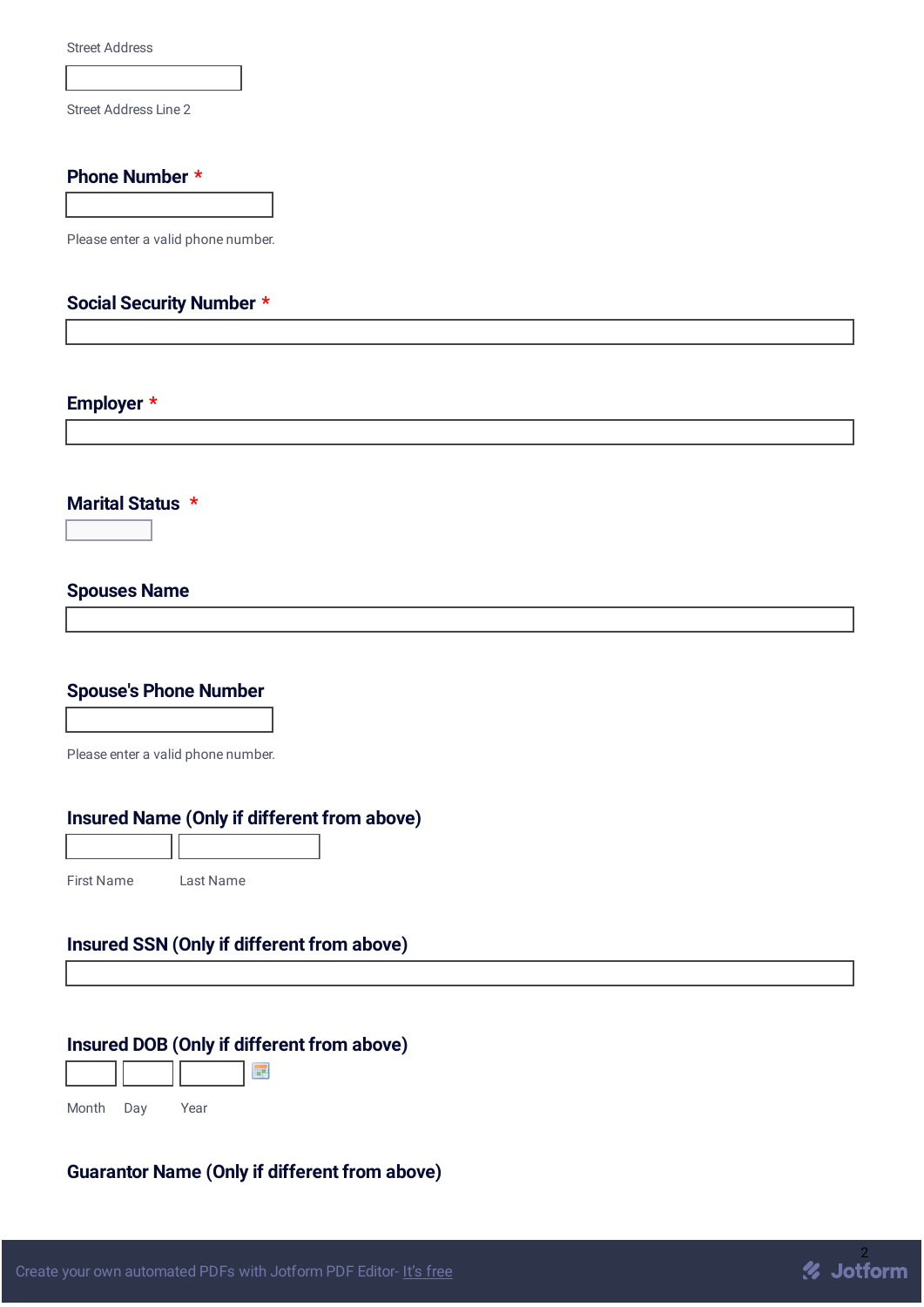| <b>First Name</b> | Last Name |
|-------------------|-----------|

## **Guarantor SSN (Only if different from above)**

#### **Guarantor DOB (Only if different from above)**

| Month | Day | Year |  |
|-------|-----|------|--|

### **Guarantor Address (Only if different from above)**

| <b>Street Address</b>        |                  |
|------------------------------|------------------|
|                              |                  |
| <b>Street Address Line 2</b> |                  |
|                              |                  |
| City                         | State / Province |
|                              |                  |
| Postal / Zip Code            |                  |

#### **Who referred you to this office?**

Referred by:

#### **Are your complaints related to an accident? \***

■ Yes

 $\Box$  No

# **Date of accident:**



# **If this is an accident or work related injury, please ask the receptionist for additional forms.**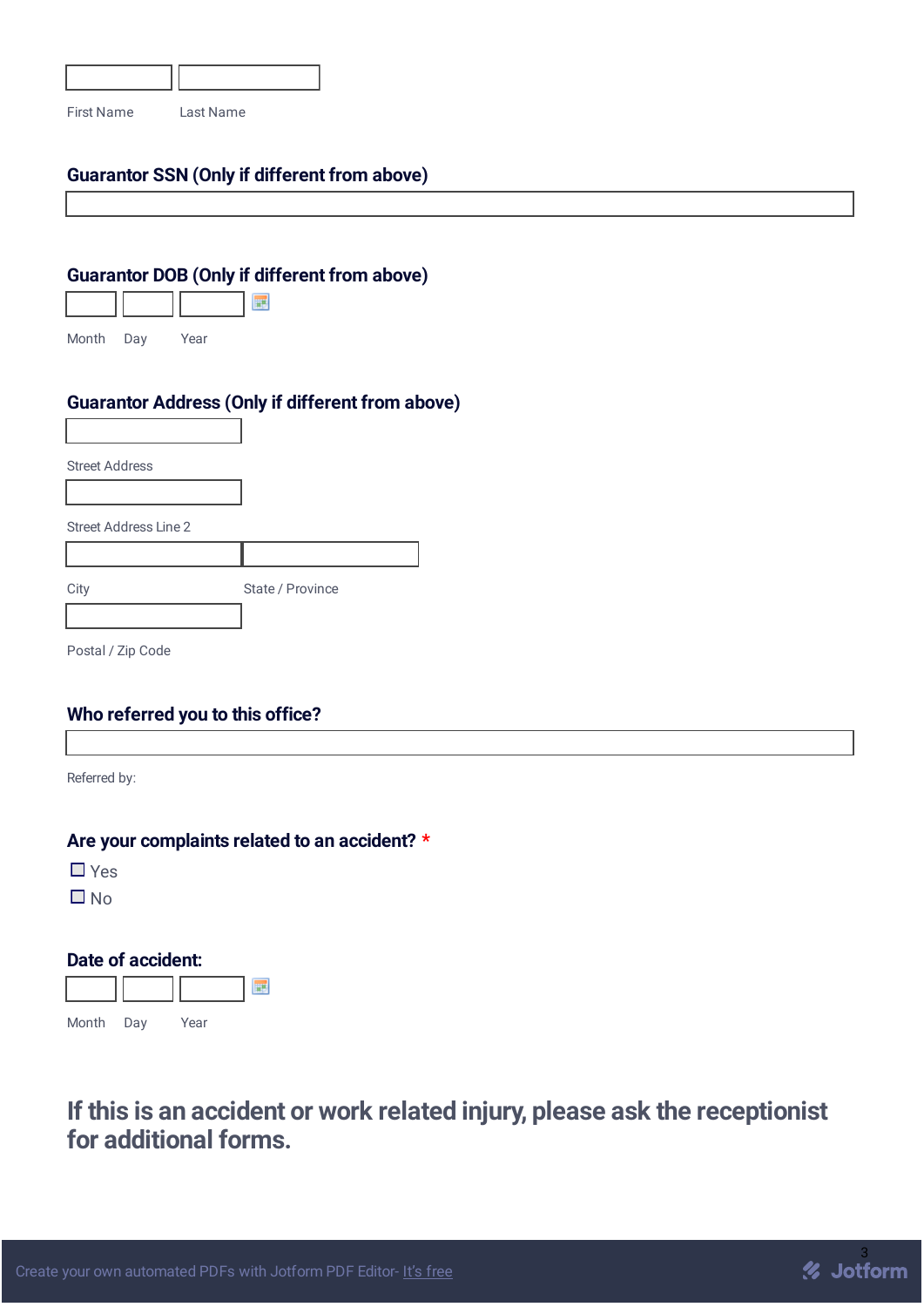# **PAYMENT POLICIES FOR MEDICAL PRACTICE**

We accept cash, check, Visa, Mastercard, Discover Card, Care Credit and most insurance companies.

# **If you have insurance, the following apply:**

1. It is your responsibility to provide us with the correct information about your insurance company and to follow the rules of your insurance company. The same state of the second state of  $\sim$  2. You are responsible for paying any deductibles, co-payments or non-covered services. 3. We file group insurance claims. If your insurance company does not approve treatment, you will be responsible for the charged services. The event of non-payment, you will be responsible for any collec and/or legal fees associated with the collection of the balance due. The collection fee is 25% of the total balance turned over to an outside agency.

# **I have read all the above terms and hereby assume responsibility for paying any charges according to these terms.**



# **CONSENT FORTREATMENT, AUTHORIZATION FOR RELEASE OF INFORMATION, AND AUTHORIZATION FOR PAYMENT**

# **CONSENT FORTREATMENT:**

The undersigned hereby consents to standard treatment and routine medical and nursing procedures. I understand this may include, but is not limited to, measurements and procedures to determine the cause of the problem, movement of my spinal vertebrae using hands or instruments designed for this purpose, mild electrical and sound-wave stimulation of the skin surfaces and muscles.

# **AUTHORIZATIONTO RELEASE INFORMATION:**

I hereby authorize PC Medical Centers and its designated staff to make records about my personal and physical condition and to maintain this information electronically, by fax transmission, by voice telephone, or by mail. Any and all information contained in my medical records pertaining to a specified period of treatment to my family physician or consulting physician or other healthcare professionals or to my

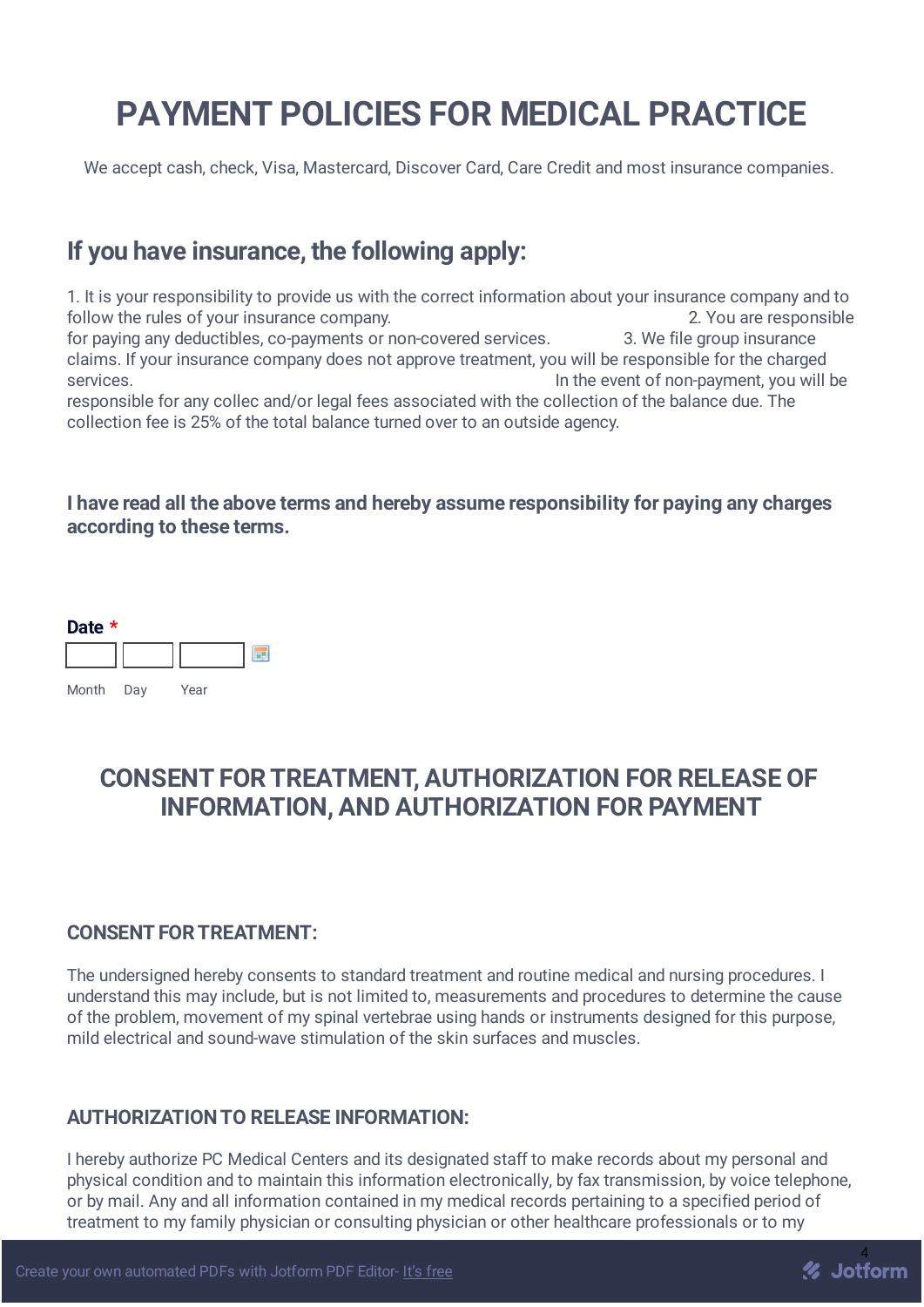insurance company. I understand PC Medical Centers keeps on file notice of their policies regarding the use of my personal health information and that I may review those policies upon my request. I understand that this must be provided in writing to PC Medical Centers.

# **AUTHORIZATION FOR PAYMENT:**

I hereby authorize PC Medical Centers to receive medical insurance benefits otherwise payable to me for services rendered but not to exceed the balance due of the regular charges provided me for and during this period of treatment. I understand that it is my responsibility to provide PC Medical Centers with timely notification of my insurance coverage. I understand that I am financially responsible to PC Medical Centers for charges not covered by this authorization. I permit a copy of this authorization to be used in place of the original and direct payment of medical insurance benefits directly to PC Medical Centers. In consideration of the services to be rendered I agree to pay for services charged at PC Medical Centers office not paid for by my insurance benefits in accordance with its regular rates and charges for services and goods. Should the account become delinquent and be referred to a collection agency or attorney. I shall pay all reasonable collection expenses, court costs and a reasonable attorney fee.

#### **Any exceptions to this consent, if any: (If none, write "none") \***



# **NOTICE OF PRIVACY PRACTICES**

This notice describes how medical information about you may be used and disclosed and how you can get access to the information. Please review carefully. We are required by the Health Insurance Portability & Accountability Act of 1996 (HIPPA) to provide confidentiality for all medical/mental records and other individually identifiable health information in our possession. This notice is to inform you of the uses and disclosures of confidential information that may be made by PC Medical Centers and of your individual rights at PC Medical Centers legal duties with respect to confidential information.

#### **Ways in which we may use and disclose your protected health information:**

We may use an disclose at our discretion your medical records for each of the following purposes only: treatment, payment, and health care options.

#### **Treatment:**

Means providing, coordinating or managing health care and related services.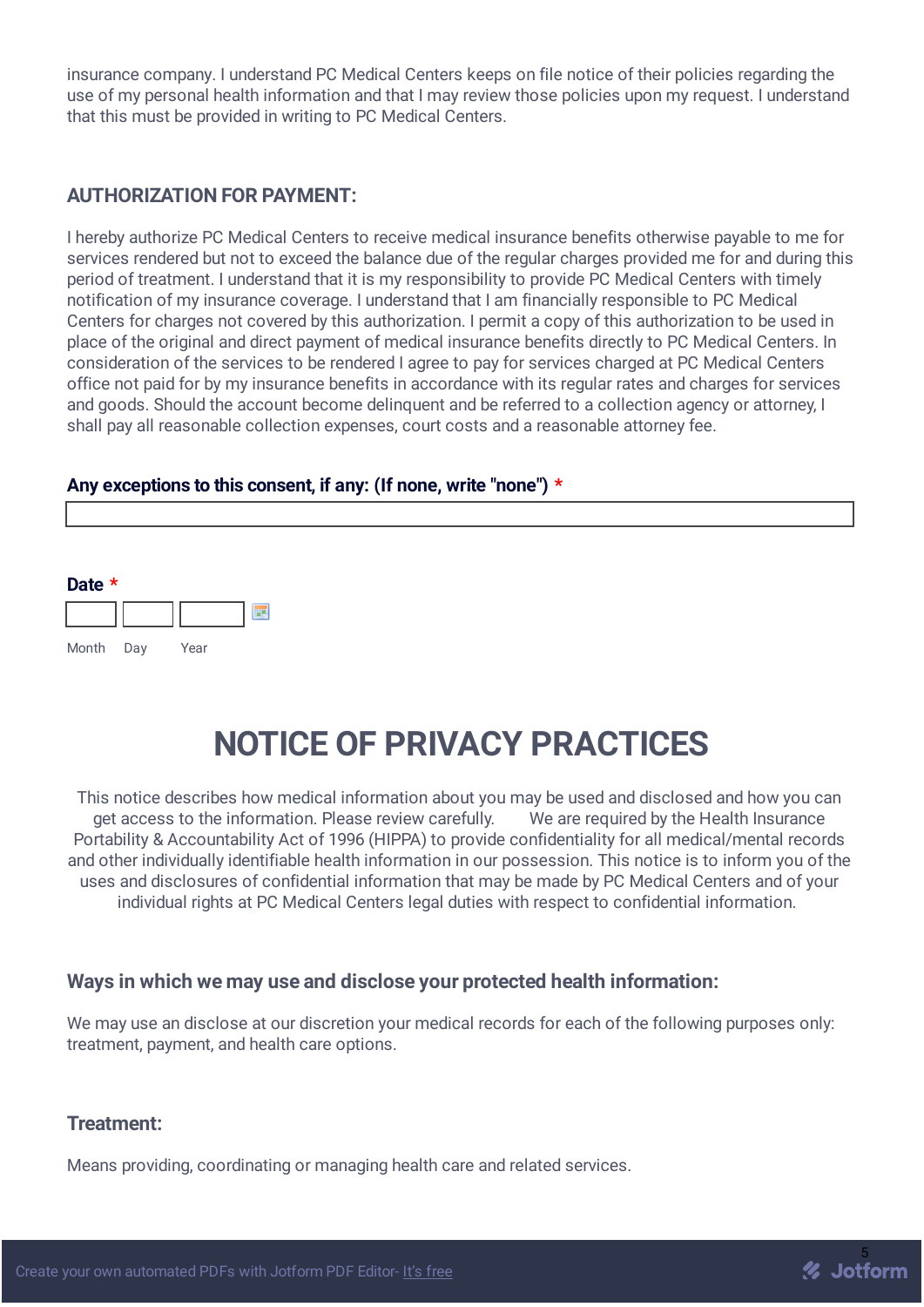### **Payment:**

Means activities such as obtaining payment for the services provided to you.

# **Health Care Options:**

Includes day to day operations regarding you within this practice. We may contact you to provide appointment reminders or other services that may be of interest to you. I will disclose our protected health information to individuals you identify as involved in payment with your care. We will use and disclose your protected health information when required by federal, state, or local law. There are certain situations in health care that may arise where this office is ethically and legally mandated to reveal your protected health information to appropriate persons or agencies even if you do not give permission. These situations include a.) if you threaten bodily harm or death to yourself or another person; b.) if you report your knowledge of physical or sexual abuse of a minor or child, or of an elder over age 65; c.) if we are requested by a court of law to turn over records to the court or if we are ordered to testify regarding those records. Any other uses and disclosures

will be made only with your written authorization. You will be provided with an authorization form upon request. A separate form will be needed for each request for release of information. The authorization for release of records is valid until it expires or is revoked. You may revoke authorization in writing at any time and will be honored to the extent that any actions that have already occurred regarding your authorization.

## **Your signature below indicates you have read and understand the above information regarding protected health information uses and disclosures.**



#### **Chief Complaint: \***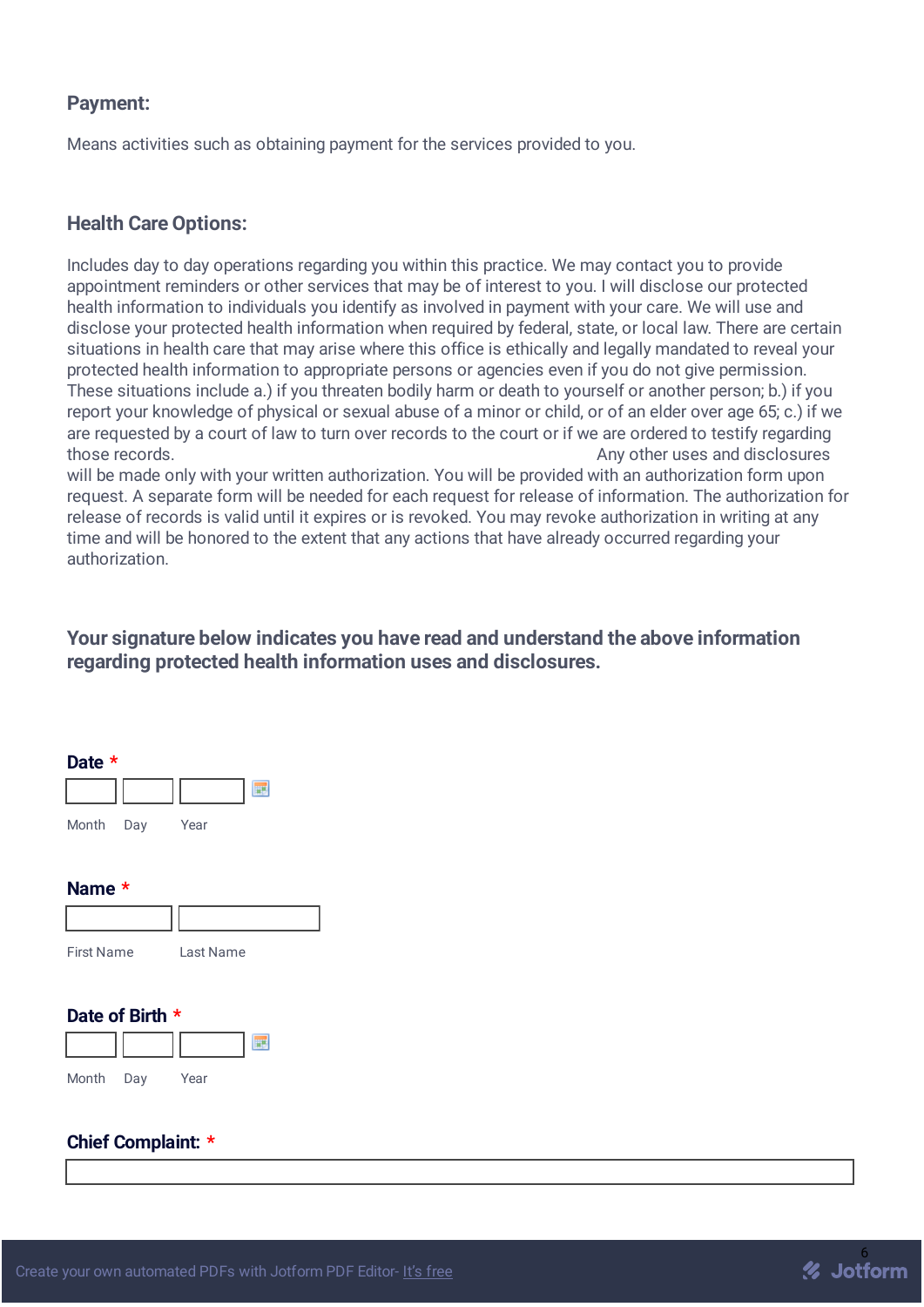**History of present illness:**

| Location of Problem: (Where is the pain/problem?) * |  |
|-----------------------------------------------------|--|
|                                                     |  |

| How severe is the pain/problem with 10 being the worst? $*$ |  |  |  |                      |  |  |  |  |                                              |
|-------------------------------------------------------------|--|--|--|----------------------|--|--|--|--|----------------------------------------------|
|                                                             |  |  |  | 1 2 3 4 5 6 7 8 9 10 |  |  |  |  |                                              |
|                                                             |  |  |  |                      |  |  |  |  | Least Severe O O O O O O O O O O Most Severe |

# **Does the pain occur at a specific time? \***

#### **What other areas of your body are affected by this problem? \***

| $\Box$ Head/Neck         |  |
|--------------------------|--|
| $\square$ Shoulders/Arms |  |
| $\Box$ Upper Back        |  |
| $\square$ Lower Back     |  |
| $\square$ Hips           |  |
| $\square$ Wrists/Hands   |  |
| $\square$ Legs           |  |
| $\Box$ Knees             |  |
| $\Box$ Ankle/Feet        |  |
| $\square$ None           |  |
|                          |  |

#### **Are you on any medication for this problem now? \***

#### **What have you tried in the past to handle this problem? \***

- $\Box$  Heat
- $\Box$  Ice
- $\Box$  Over The Counter Medication
- $\square$  Prescription Medication
- **D** Rest
- $\square$  Exercise
- $\Box$  Physical Therapy

 $\Box$  Chiropractic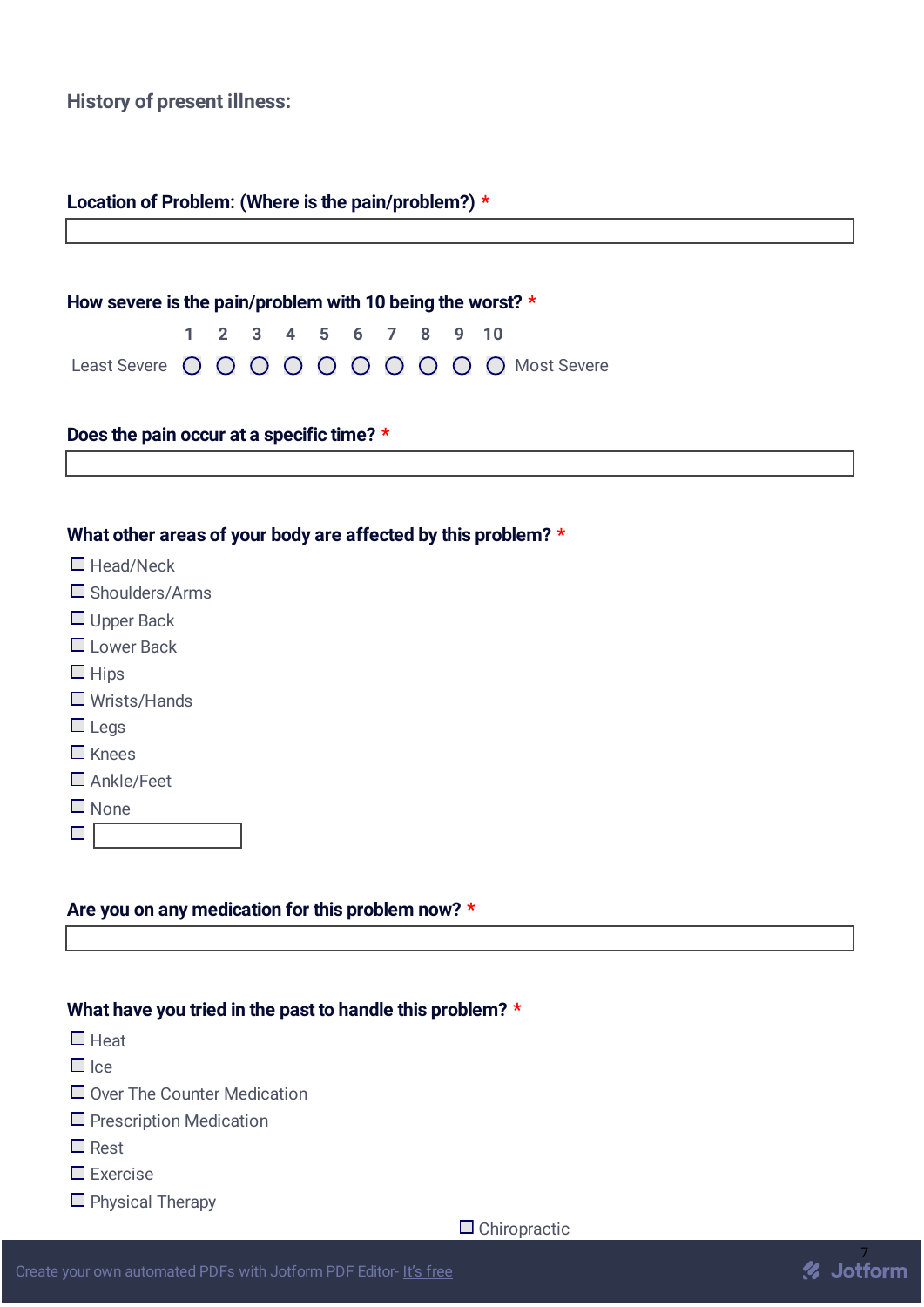#### **How long have you had this pain/problem? When did it start? \***

#### **What activities have you given up on due to this pain/problem? (Example: Stopped climbing stairs as much.) \***

#### **What activities increase symptoms/makes your problem worse? \***

#### **Past medical history: (Please select if you have ever had any of the following) \***

- $\square$  Measles
- $\Box$  Hepatitis
- $\square$  Mumps
- □ Chicken Pox
- Whooping Cough
- $\Box$  Thyroid Disease
- $\square$  Scarlet Fever
- $\square$  Diphtheria
- $\Box$  Small Pox
- $\Box$  Pneumonia
- $\Box$  Rheumatic Fever
- $\Box$  Arthritis
- □ Venereal Disease
- $\Box$  Anemia
- $\Box$  Ulcer
- $\Box$  Bladder Infection
- $\Box$  Epilepsy
- $\square$  Migraines
- $\Box$  Bleeding Tendency
- $\Box$  Tuberculosis
- $\square$  Diabetes
- $\Box$  Cancer
- $\Box$  Polio
- $\Box$  Glaucoma
- $\Box$  Hernia
- $\Box$  Blood Transfusion

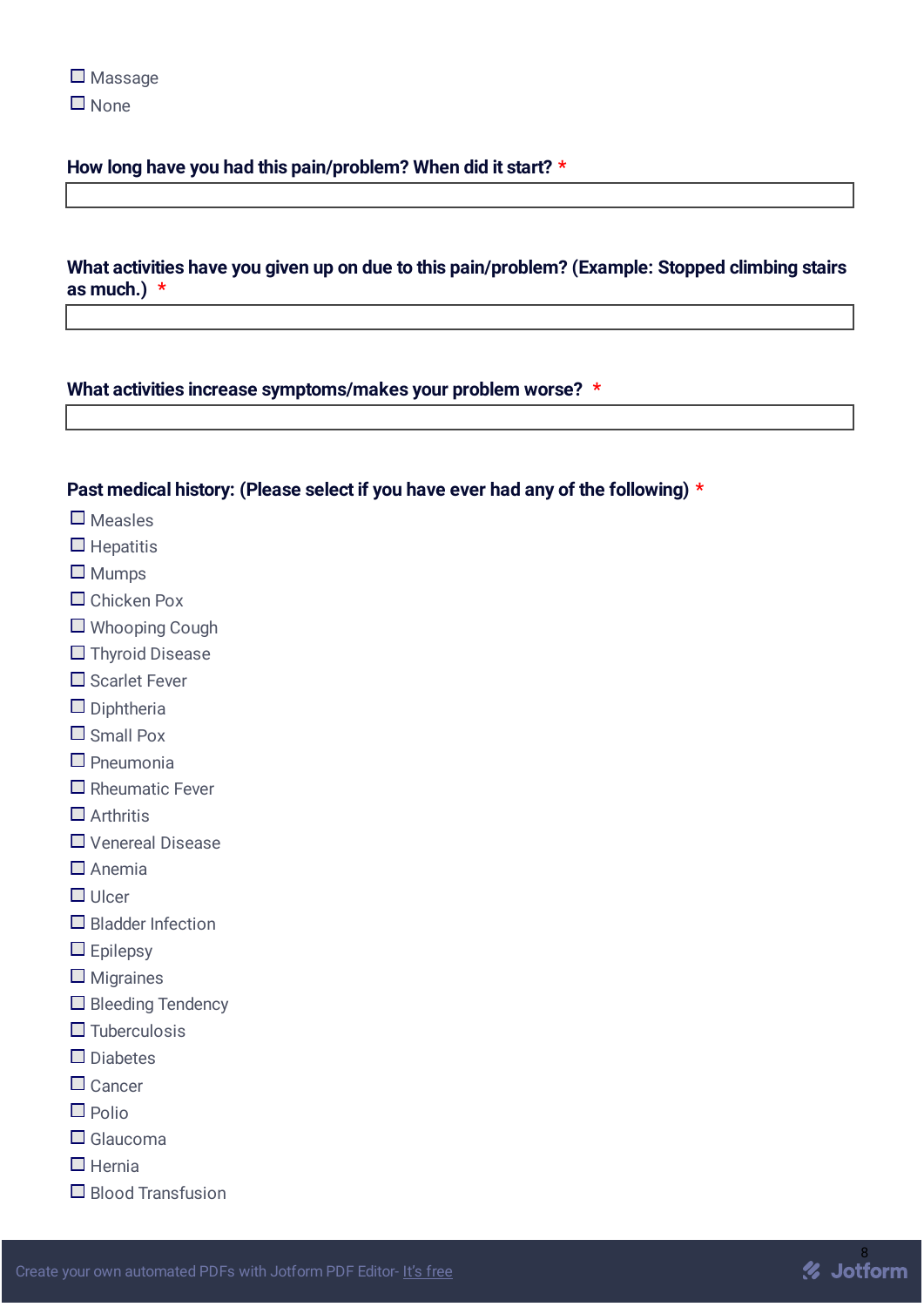- $\Box$  Back Trouble
- $\Box$  Kidney Disease
- $\Box$  High Blood Pressure
- **Low Blood Pressure**
- $\Box$  Hemorrhoids
- $\Box$  Asthma
- $\Box$  Hives of Eczema
- AIDS & HIV
- $\Box$  Infectious Mono
- $\Box$  Bronchitis
- $\Box$  Mitral Valve Prolapse
- None
- $\Box$  Other

# **Date of last chest X-Ray:**

# **Any other medical conditions or diagnosis not listed?**

# **Medications: (Include non-prescription and prescription)**

# **Primary Care Physician: \***

#### **Have you ever taken Fen-Phen/Redux? \***

OYes

 $ONO$ 

# **Are you taking any medications for acid indigestion? (Prescription and OTC) \***

OYes

ONo

# **If yes, please list acid indigestion medications:**

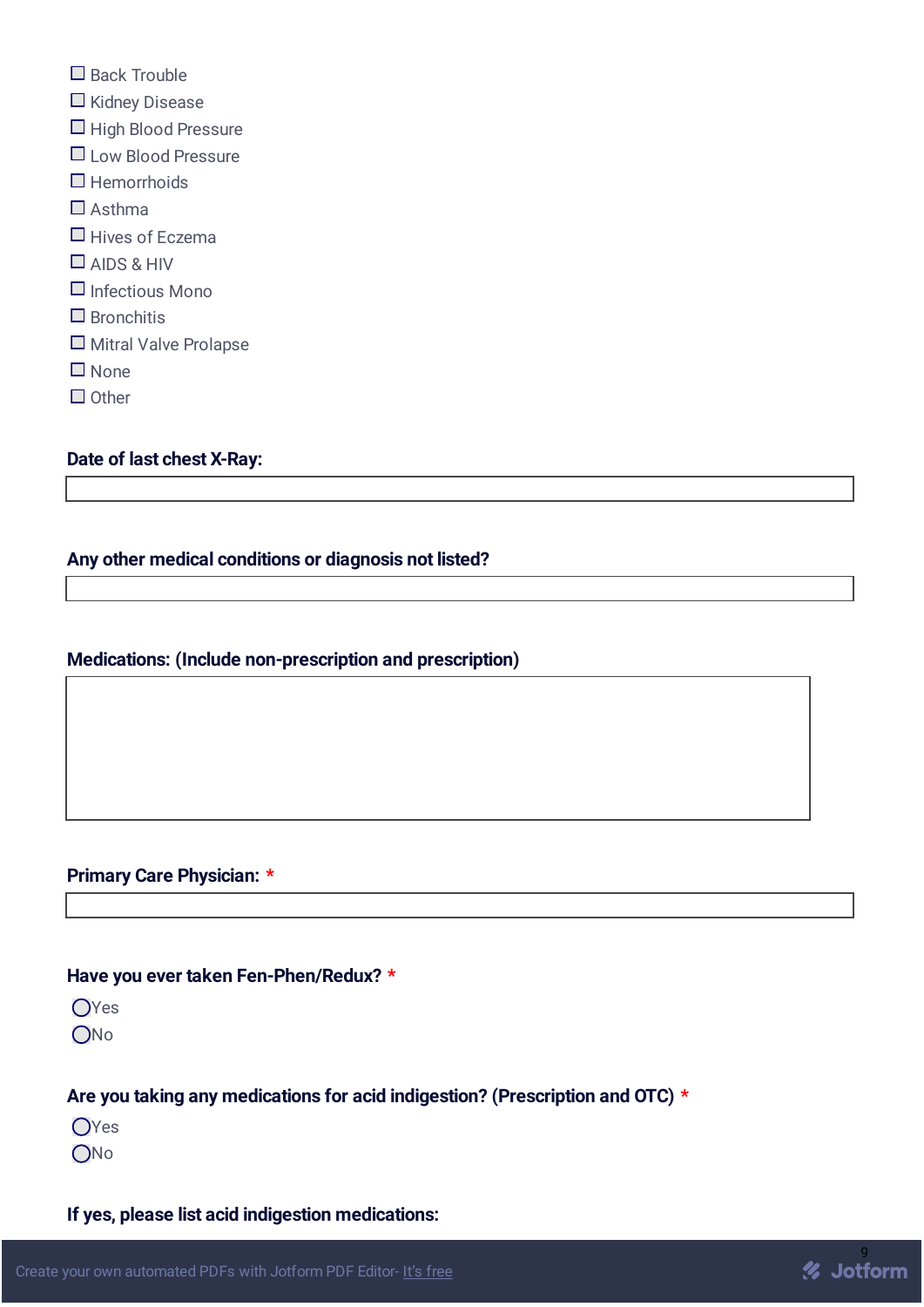# **Allergies/Medication allerigies:**

## **Do you have a sulfa allergy? \***

- OYes
- ONo
- **OUnsure**

# **Use of alcohol: \***

- ONever
- ORarely
- **O**Moderate
- ODaily

# **Use of Tobacco: \***

- ONever
- ORarely
- **O**Moderate
- ODaily

# **Use of Drugs: \***

- ONever
- ORarely
- **O**Moderate
- ODaily

#### **Excessive Exposure (At home or at work) to any of the following: \***

- **D** Fumes
- □ Dust
- $\Box$  Solvents
- □ Airborne Particles
- Noise
- $\Box$  N/A

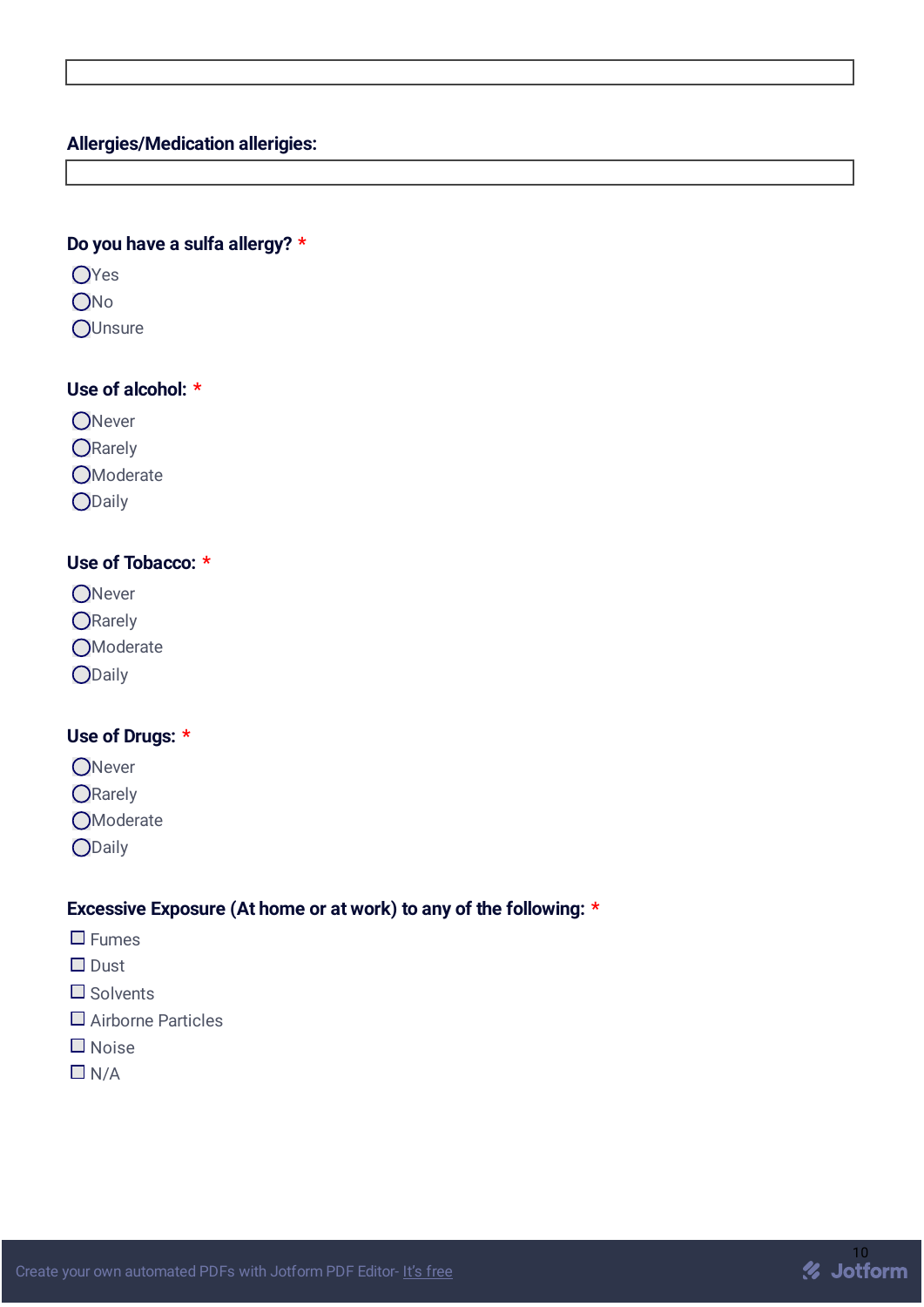# **Family Medical History:**

# **Indicate which of the below you have experienced in the last 1-2 months.**

1=Never 2=Rarely 3=Occasionally 4=Frequently 5=Constantly

| Muscle Aches *    |   |                                     |  |   |                            |
|-------------------|---|-------------------------------------|--|---|----------------------------|
|                   |   | $1 \quad 2 \quad 3 \quad 4 \quad 5$ |  |   |                            |
|                   |   |                                     |  |   | Never O O O O O Constantly |
|                   |   |                                     |  |   |                            |
| Fibromyalgia *    |   |                                     |  |   |                            |
|                   |   | $1 2 3 4 5$                         |  |   |                            |
|                   |   |                                     |  |   | Never O O O O O Constantly |
| Arthritis *       |   |                                     |  |   |                            |
|                   |   | $1 \quad 2 \quad 3 \quad 4 \quad 5$ |  |   |                            |
|                   |   |                                     |  |   | Never O O O O O Constantly |
|                   |   |                                     |  |   |                            |
| Joint Pain *      |   |                                     |  |   |                            |
|                   |   | $1 \quad 2 \quad 3 \quad 4 \quad 5$ |  |   |                            |
|                   |   |                                     |  |   | Never O O O O O Constantly |
| Low Back Pain *   |   |                                     |  |   |                            |
|                   |   | $1 \quad 2 \quad 3 \quad 4 \quad 5$ |  |   |                            |
|                   |   |                                     |  |   | Never O O O O O Constantly |
|                   |   |                                     |  |   |                            |
| Neck Pain *       |   |                                     |  |   |                            |
|                   | 1 | $2 \quad 3 \quad 4$                 |  | 5 |                            |
|                   |   |                                     |  |   | Never O O O O O Constantly |
|                   |   |                                     |  |   |                            |
| Wrist/Hand Pain * |   |                                     |  |   |                            |

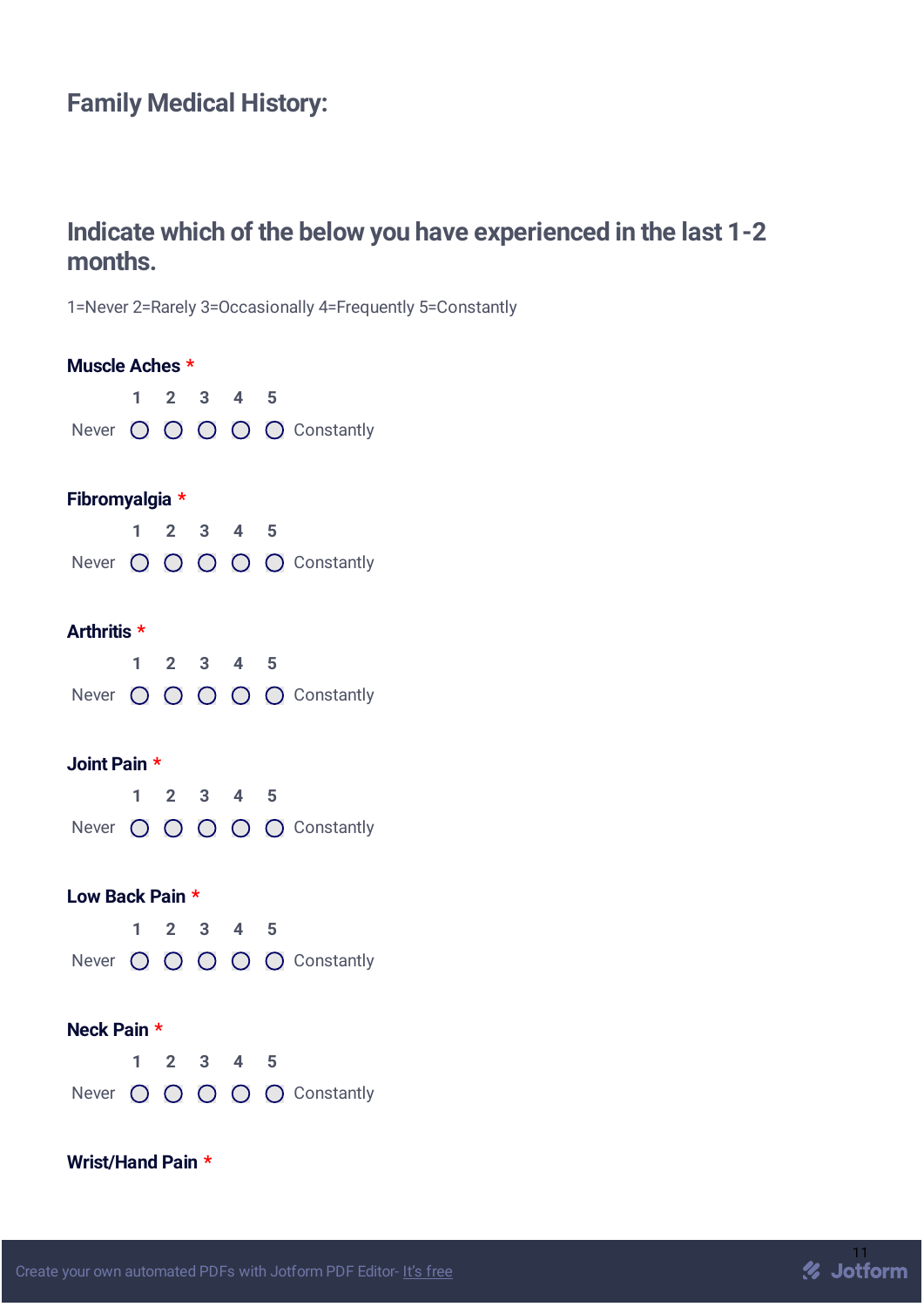|                                |             | $1 \quad 2 \quad 3 \quad 4 \quad 5$ |   |                            |
|--------------------------------|-------------|-------------------------------------|---|----------------------------|
|                                |             | $00000$                             |   |                            |
| Elbow Pain *                   |             |                                     |   |                            |
|                                |             | $1 2 3 4 5$                         |   |                            |
|                                |             |                                     |   | Never O O O O O Constantly |
| Shoulder Pain *                |             |                                     |   |                            |
|                                |             | $1 \quad 2 \quad 3 \quad 4 \quad 5$ |   |                            |
|                                |             |                                     |   | Never O O O O O Constantly |
| Hip Pain *                     |             |                                     |   |                            |
|                                |             | $1 \quad 2 \quad 3 \quad 4 \quad 5$ |   |                            |
|                                |             |                                     |   | Never O O O O O Constantly |
| Knee Pain *                    |             |                                     |   |                            |
|                                | $\mathbf 1$ | $2 \quad 3 \quad 4 \quad 5$         |   |                            |
|                                |             |                                     |   | Never O O O O O Constantly |
| Ankle/Foot Pain *              |             |                                     |   |                            |
|                                |             | $1 \quad 2 \quad 3 \quad 4 \quad 5$ |   |                            |
|                                |             |                                     |   | Never O O O O O Constantly |
| Pain Between Shoulder Blades * |             |                                     |   |                            |
|                                | $\mathbf 1$ | $2 \quad 3 \quad 4$                 | 5 |                            |
|                                |             |                                     |   | Never O O O O O Constantly |
| Headaches *                    |             |                                     |   |                            |
|                                |             | $1 \quad 2 \quad 3 \quad 4 \quad 5$ |   |                            |
|                                |             |                                     |   | Never O O O O O Constantly |
| Migraines *                    |             |                                     |   |                            |
|                                |             | $1 \quad 2 \quad 3 \quad 4 \quad 5$ |   |                            |
|                                |             |                                     |   | Never O O O O O Constantly |

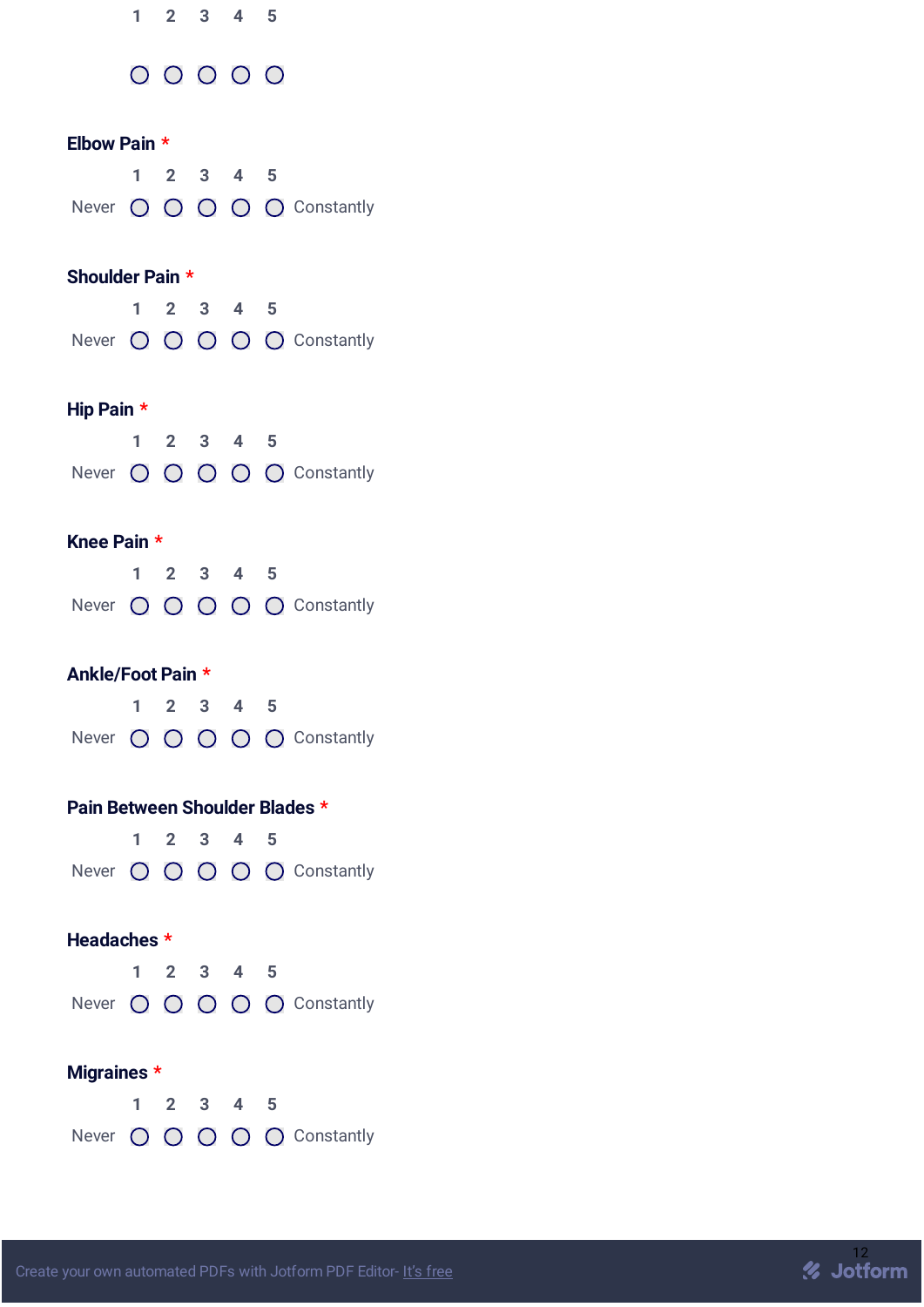| Dizziness *                     |    |  |             |                                     |     |                            |  |  |  |  |  |  |
|---------------------------------|----|--|-------------|-------------------------------------|-----|----------------------------|--|--|--|--|--|--|
|                                 |    |  |             | $1 \quad 2 \quad 3 \quad 4 \quad 5$ |     |                            |  |  |  |  |  |  |
|                                 |    |  |             |                                     |     | Never O O O O O Constantly |  |  |  |  |  |  |
|                                 |    |  |             |                                     |     |                            |  |  |  |  |  |  |
| Numbness *                      |    |  |             |                                     |     |                            |  |  |  |  |  |  |
|                                 |    |  |             | $1 \quad 2 \quad 3 \quad 4 \quad 5$ |     |                            |  |  |  |  |  |  |
|                                 |    |  |             |                                     |     | Never O O O O O Constantly |  |  |  |  |  |  |
|                                 |    |  |             |                                     |     |                            |  |  |  |  |  |  |
| Tingling In The Hands or Feet * |    |  |             |                                     |     |                            |  |  |  |  |  |  |
|                                 |    |  |             | $1 \quad 2 \quad 3 \quad 4 \quad 5$ |     |                            |  |  |  |  |  |  |
|                                 |    |  |             |                                     |     | Never O O O O O Constantly |  |  |  |  |  |  |
|                                 |    |  |             |                                     |     |                            |  |  |  |  |  |  |
| Pins/Needles in Hands or Feet * |    |  |             |                                     |     |                            |  |  |  |  |  |  |
|                                 |    |  |             | $1 \quad 2 \quad 3 \quad 4 \quad 5$ |     |                            |  |  |  |  |  |  |
|                                 |    |  |             |                                     |     | Never O O O O O Constantly |  |  |  |  |  |  |
|                                 |    |  |             |                                     |     |                            |  |  |  |  |  |  |
| Burning in Hands or Feet *      |    |  |             |                                     |     |                            |  |  |  |  |  |  |
|                                 |    |  |             |                                     |     |                            |  |  |  |  |  |  |
|                                 |    |  |             | $1 \quad 2 \quad 3 \quad 4 \quad 5$ |     |                            |  |  |  |  |  |  |
|                                 |    |  |             |                                     |     | Never O O O O O Constantly |  |  |  |  |  |  |
|                                 |    |  |             |                                     |     |                            |  |  |  |  |  |  |
| Hypersensitivity *              |    |  |             |                                     |     |                            |  |  |  |  |  |  |
|                                 |    |  | $2 \quad 3$ | 4                                   | - 5 |                            |  |  |  |  |  |  |
|                                 |    |  |             |                                     |     | Never O O O O O Constantly |  |  |  |  |  |  |
|                                 |    |  |             |                                     |     |                            |  |  |  |  |  |  |
| <b>Difficulty With Balance</b>  |    |  |             |                                     |     |                            |  |  |  |  |  |  |
|                                 | 1. |  | $2 \quad 3$ | 4 <sub>5</sub>                      |     |                            |  |  |  |  |  |  |
|                                 |    |  |             |                                     |     | Never O O O O O Constantly |  |  |  |  |  |  |
|                                 |    |  |             |                                     |     |                            |  |  |  |  |  |  |
| Fatigue *                       |    |  |             |                                     |     |                            |  |  |  |  |  |  |
|                                 |    |  |             | $1 \quad 2 \quad 3 \quad 4 \quad 5$ |     |                            |  |  |  |  |  |  |

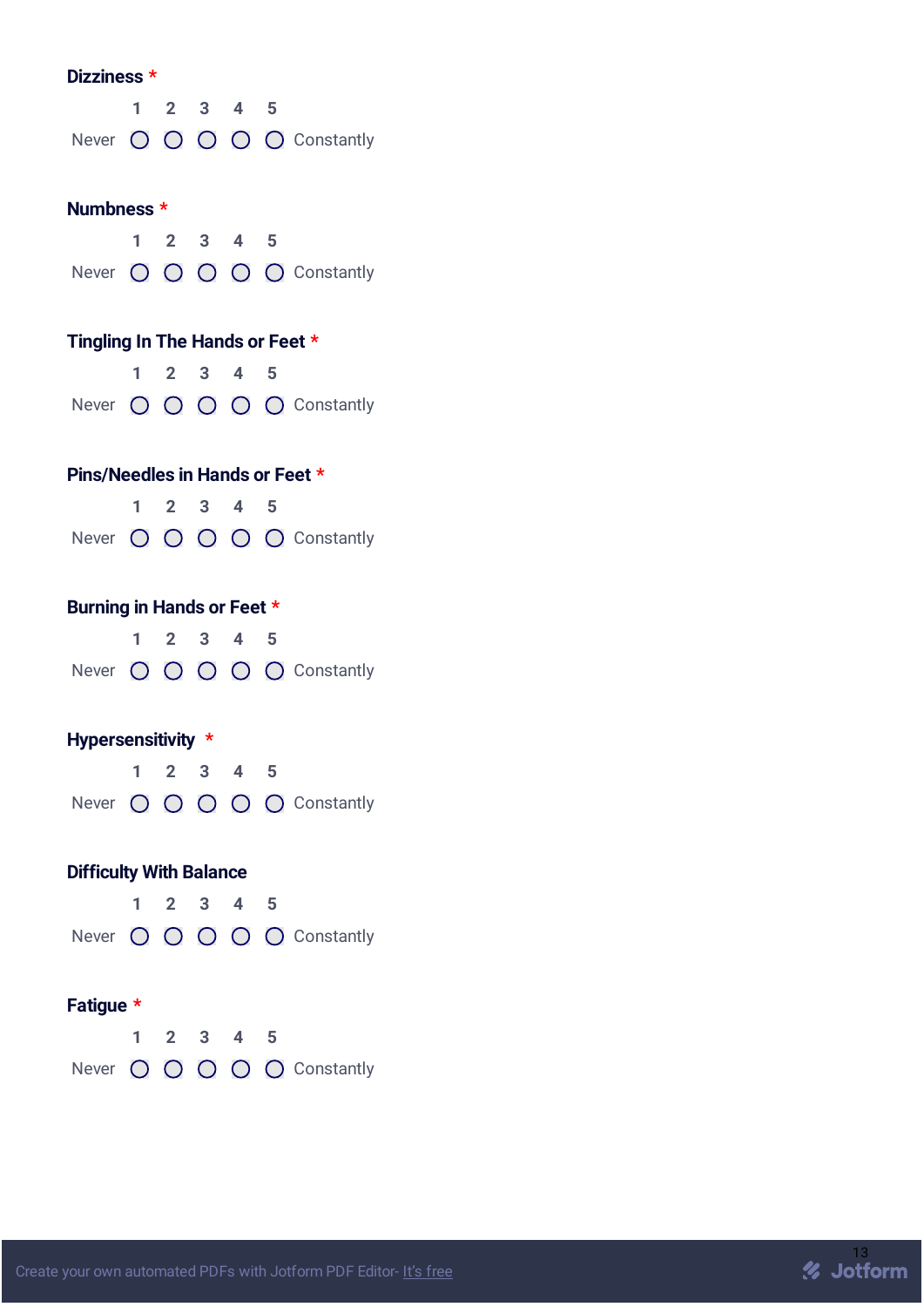#### **Malaise \***

|  |  | 1 2 3 4 5 |                            |
|--|--|-----------|----------------------------|
|  |  |           | Never O O O O O Constantly |

# **Weakness, Tiredness \* 1 2 3 4 5**

|  |  | . |                            |
|--|--|---|----------------------------|
|  |  |   | Never O O O O O Constantly |

# **Lightheadedness \***

|  |  | 1 2 3 4 5 |                            |
|--|--|-----------|----------------------------|
|  |  |           | Never O O O O O Constantly |

# **Irritability \***

|  |  | 1 2 3 4 5 |                            |
|--|--|-----------|----------------------------|
|  |  |           | Never O O O O O Constantly |

# **Constipation \***

|  |  | 1 2 3 4 5 |                            |
|--|--|-----------|----------------------------|
|  |  |           | Never O O O O O Constantly |

## **Diarrhea \***

|  |  | $1 \t2 \t3 \t4 \t5$ |                            |
|--|--|---------------------|----------------------------|
|  |  |                     | Never O O O O O Constantly |

# **Feeling Foggy \***

|  |  | 1 2 3 4 5 |                            |
|--|--|-----------|----------------------------|
|  |  |           | Never O O O O O Constantly |

# **Forgetfulness \***

|  |  | 1 2 3 4 5 |                            |
|--|--|-----------|----------------------------|
|  |  |           | Never O O O O O Constantly |